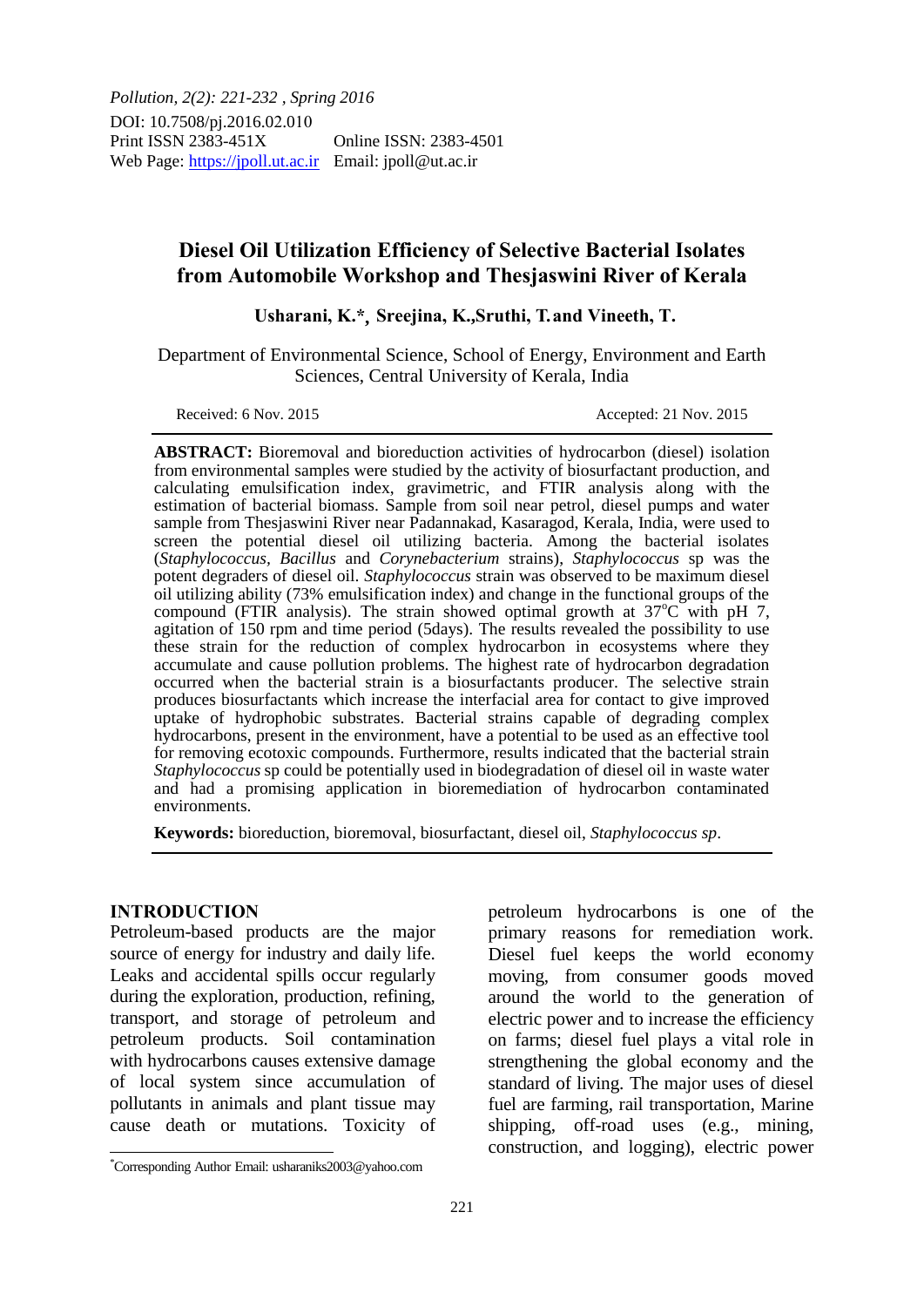generation, and military transportation. Because diesel fuel is used to move goods from manufacturer to consumer, its sales are linked to the economy strength. Diesel oil spills as a global problem due to the toxic compounds in the oil. The technology commonly used for the soil remediation includes mechanical, burying, evaporation, dispersion, and washing. However, these technologies are expensive and can lead to incomplete decomposition of contaminants. As microorganisms show broad range of mechanisms, there are still few mechanisms which are not known, consequently bioremediation is still measured as a growing technology (Rahaman *et al*., 2002; Ranjana *et al*., 2013 and Priya *et al*., 2014).

Biodegradation by natural populations of microorganisms represents one of the primary mechanisms by which, petroleum and other hydrocarbon pollutants can be removed from the environment and is cheaper than other remediation technologies. One important requirement is the presence of microorganisms with the appropriate metabolic capabilities. If these microorganisms are present, then optimal rates of growth and hydrocarbon biodegradation can be sustained by ensuring that adequate concentrations of nutrients and oxygen are present and that the pH is between 6 to 9. The physical and chemical characteristics of the oil and oil surface area are also important determinants of bioremediation success. The microbial utilization of hydrocarbons depends on the chemical nature of the compounds within the petroleum mixture and on environmental determinants including n, iso, and cycloparaffins), and 25% aromatic hydrocarbons (including naphthalene and alkylbenzenes). The cheapest method of hydrocarbon reduction is by using microorganisms. So this subject matter is selected to identify an efficient organism which can remove diesel oil and it can be suggested for the bioremediation process.

## **MATERIALS AND METHODS**

## **Sample collection**

This study includes four types of samples collected from different places in and around Central University of Kerala (River side Transit campus), Kerala, SouthIndia, to isolate the hydrocarbon degrading bacteria. Soil sample extending from the ground surface to a depth of 5-10 cm were collected from hydrocarbon polluted soil from the automobile workshop at Neleswaram and non-contaminated soil from protected forest area (Nakravanam kavu). Water sample such as hydrocarbon polluted water from the harbor near Thaikkadappuram and non-contaminated water from non-polluted site of Thejaswini River. Samples were then transported to laboratory under sterile conditions. Commercial diesel was collected from local petroleum pump (Padannakad).

## **Isolation of Hydrocarbon degrading Bacteria**

The bacteria were isolated from collected samples by pour plating the sample on Nutrient Agar Media (NAM) along with and without hydrocarbon source such as diesel. From the numerous colonies obtained on the NAM plates, colony having special characteristics is picked out and streaked on hydrocarbon containing nutrient agar medium. Pure isolated colony were taken from the nutrient agar plate and cultured on Mineral Salt Medium (MSM).Culture the bacteria on mineral salt media by pour plating method, Supplemented with 1% diesel as sole carbon source. (Mineral Salt Agar medium:  $K_2HPO_4$ - 0.7 g;  $(NH_4)_2SO_4$  - 0.1 g;  $KH_2PO_4$  - 0.3 g; MgSO<sub>4</sub>.7H<sub>2</sub>O; - 0.3 g; Agar -Agar - 2.2 g; Distilled water - 100 ml, pH -  $7\pm0.2$ ). The medium without hydrocarbons was sterilized by autoclaving at 121°C for 15 min. The medium was supplemented with  $1\%$  (v/v) diesel to serve as the only source of carbon and energy. The medium was incubated at 37°C for two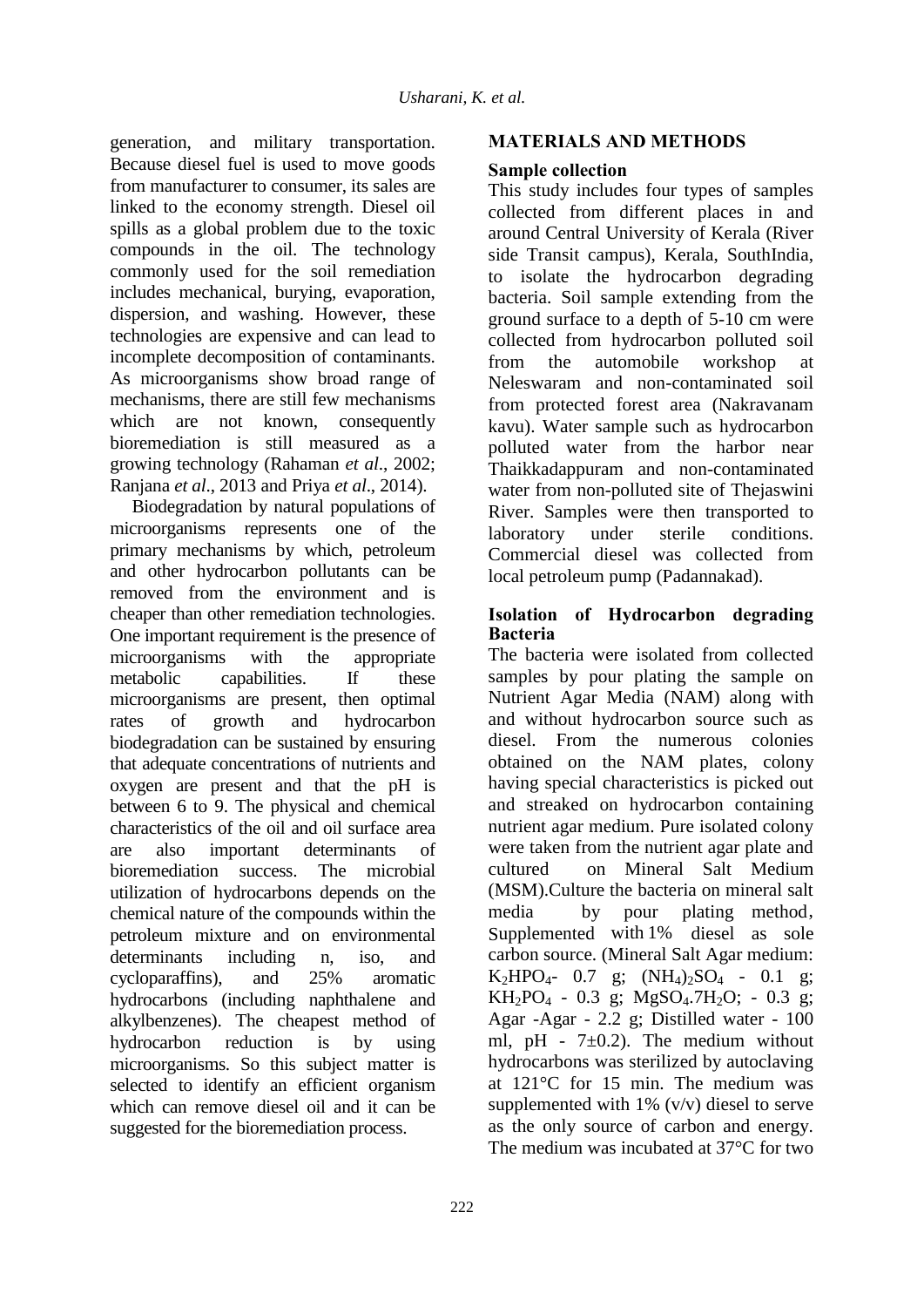days. After the incubation period, the bacterial colonies that were grown on the medium was counted the colony and its characteristics was observed.

### **Assessment of bacterial growth using modified mineral salt agar media**

Mineral salt media were modified for better growth of microorganisms by adding additional components with mineral components of the medium. Culture the bacteria on mineral salt media with each additional component by pour plating method. Diesel oil (DO) supplemented in different concentration like 2%, 4%, 6%, 8% and 10%. Better growths obtained on the DO media were considered for culture the hydrocarbon degrading bacteria for further study. In this study, additional components of Peptone - 5 g/l; Beef extract -1.5 g/l; NaCl 1.5g/l; Glucose -10g/l were added in mineral salt medium along with 10% diesel oil.

### **Morphological and Biochemical Characterization**

Gram staining revealed that the morphological characters of the isolated bacterial strains. Spore staining shows weather the organism is spore producing or not. Motility test can determine the organism which is motile or non-motile. Catalase test was performed to check the ability of the isolated strains to degrade Hydrogen Peroxide and Oxidase test for the detection of presence of cytochrome oxidase enzyme. IMViC test is performed for the identification of the organisms. Carbohydrate utilization tests revealed that the ability of the isolated strains in fermentation of sugars like glucose, lactose, sucrose, and mannitol. The identification was done on the basis of morphological and biochemical characteristics as per Bergeys Manual of Systemic Bacteriology (Holt *et al*., 1994).

#### **Screening of Biosurfactant producing isolates**

The isolated microbes were screened for the production of oil degrading biosurfactant by the following methods.

## **Extraction of Biosurfactants**

After 24 hours of incubation, the bacterial cells were removed by centrifugation at 5000 rpm for 20 minutes. Then added 20 µl of culture supernatant with 20 µl of mixture solution [equal volume of chloroform and methanol (2:1)] in a 96 well microtitre plates. This mixture was left overnight for evaporation and the results were observed. The biosurfactants settled as white colored precipitate.

## **Drop Collapse method**

Biosurfactant production was screened using the qualitative drop collapse test. 2µl of diesel was added to 96 well micro- titer plates. The plates were equilibrated for 1 hour at 37°C and 5µl of the respective culture supernatant (obtained from the different soil sample) was added to the surface of the oil in the well. The shape of the drop on the surface was observed for 1 minute. If the culture supernatant makes the drop collapse, it indicated positive result for bio surfactant presence and if the drop remained as it indicated negative result.

## **Oil Spread method**

The petriplate base was filled with 50 ml of distilled water. On the water surface, 20µl of diesel and 10µl of culture was added respectively. The culture was introduced at different spots on the diesel which is coated on the water surface. The occurrence of a clear zone was an indicator of positive result.

## **Emulsification Index**

The emulsifying capacity was evaluated by an emulsifying index. The E24 of the culture samples was determined by adding 2 ml of diesel and 2 ml of the inoculums in a test tube and it was shaken for 2 minutes. Then water and diesel were added and shaken for 2 minutes, to obtain maximum emulsification and allowed to stand for 24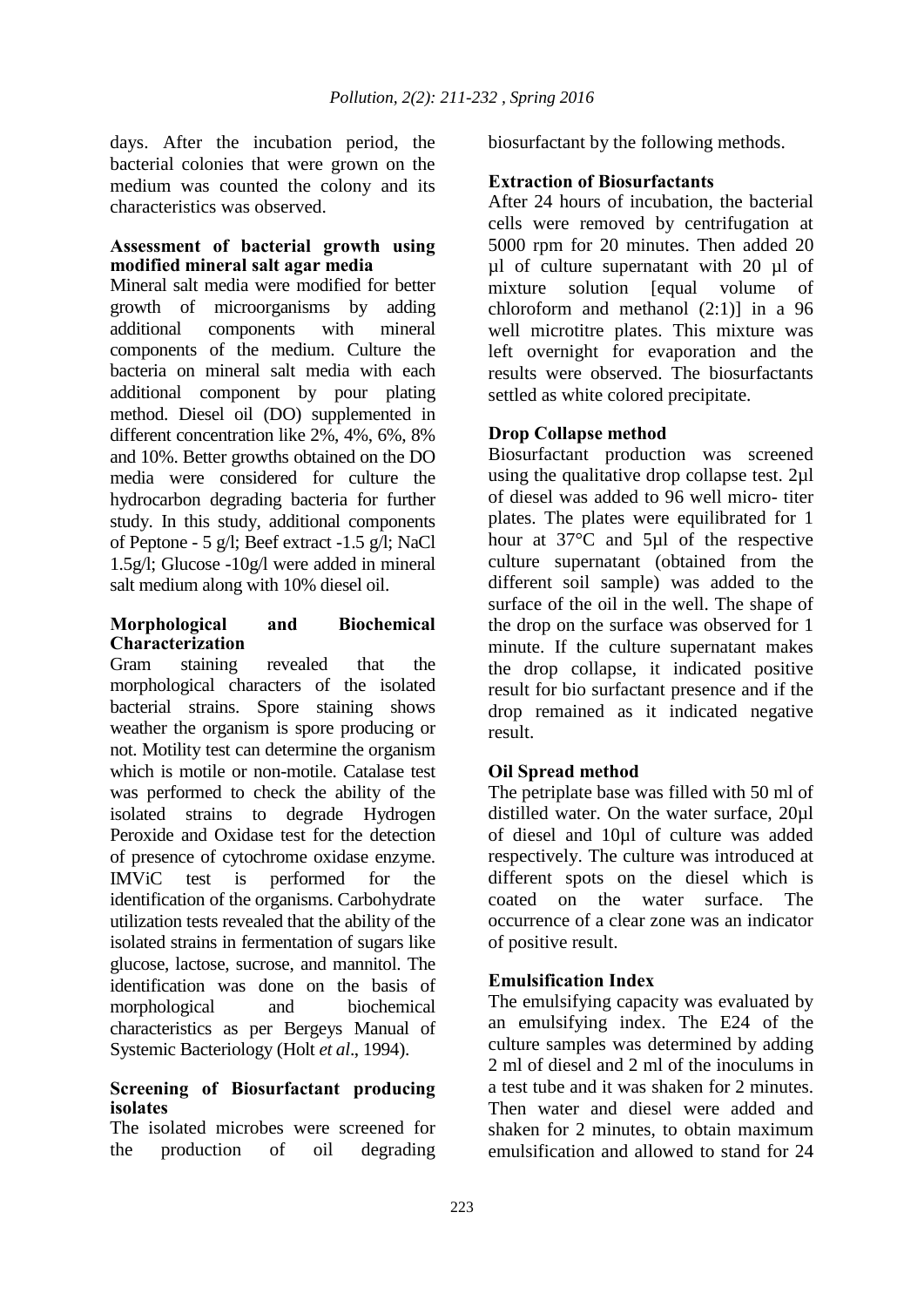hours. This was taken as control. The percentage of the E24 index is calculated by the following formula.

$$
E_{24} = \frac{Height \ of \ the \ emulsified \ layer \ (cm)}{Total \ height \ of \ the \ column \ (cm)} \times 100 \tag{1}
$$

#### **Microbial degradation of Diesel oil detection**

#### **Determination of growth of bacteria in diesel containing medium using UV-VIS Spectrophotometer**

Isolated colony was inoculated to modified mineral salt broth along with 10% diesel then incubated for one day. This pure culture considered as sample and it was taken for hydrocarbon degradation study. Each sample was inoculated to each modified mineral salt medium and placed it to the shaking incubator at 150 rpm in  $37^{\circ}$ C. Growth of the bacterium was measured by taking the O.D reading at 600 nm from the initial time (zero) to 9 days at regular intervals against mineral salt medium with diesel oil as blank.

### **Gravimetric Analysis**

The amount of oil in culture was estimated using the Gravimetric method. Diethyl ether and acetone were taken in 1:1 ratio and was mixed with culture. The mixture was allowed to vaporize at room temperature. The oil residue obtained was weighed and taken as the gravimetric value for further calculation.

 *Percentage of diesel oil degraded* of diesel oil degraded  $\times 100$  *Weight of diesel oil degraded Weight of diesel oil degraded*  $\times$  100 (2)<br>*Weight of diesel oil present originally* 

where, the weight of diesel oil degraded  $=$ (original weight of diesel oil – weight of residual diesel oil obtained after evaporating the extract).

## **FTIR Analysis**

The organic functional groups present in the sample of culture supernatant were

determined using FTIR analysis. The analysis was carried out using FTIR-3500 spectrophotometer. To measure the absorption spectra, solvent extracted samples were dropped on the potassium bromide (KBr) crystal at a resolution of 4 cm<sup>-1</sup> and measurement wave length range from 600 to 4000 cm-1 (Saher *et al*., 2011).

## **RESULTS AND DISCUSSION**

#### **Isolation of diesel oil tolerant bacteria from the sample**

Collected samples were isolated by pour plating technique, from this pour plate colony the ones having special characteristics were selected and used for further studies. The total heterotrophic bacterial populations (THB) were found to be maximum in the soil sample collected from polluted and non-polluted sites. Countless number of bacteria was observed in both polluted (automobile workshop at Nileshwar) and non-polluted (Nakravanam Kavu) sites. THB from hydrocarbon polluted water sample (Thaikadapuram Harbor) was  $210 \times 10^2$  CFU/ml and the least number of THB population were found in samples collected from nonpolluted water site (Thejaswini river) was found to be  $3\times10^2$  CFU/ml (Table 1). Among the soil samples, the highest number of Hydrocarbon Utilizing Bacterial (HDB) population was found in the polluted soil sample collected from automobile workshop at Nileshwar  $(136\times10^2 \text{ CFU/ml})$  and least number of HDB  $(50 \times 10^2 \text{ CFU/ml})$  found in soil sample from non-polluted site such as Nakravanam Kavu (Table 1). Similarly among the water samples, the maximum HDB counts  $(8\times10^2 \text{ CFU/ml})$  were observed in polluted water sample (Thaikadapuram Harbor). In the nonpolluted water sample (Thejaswini River) the maxium HDB counts was found to be  $5\times10^2$  CFU/ml (Table 1).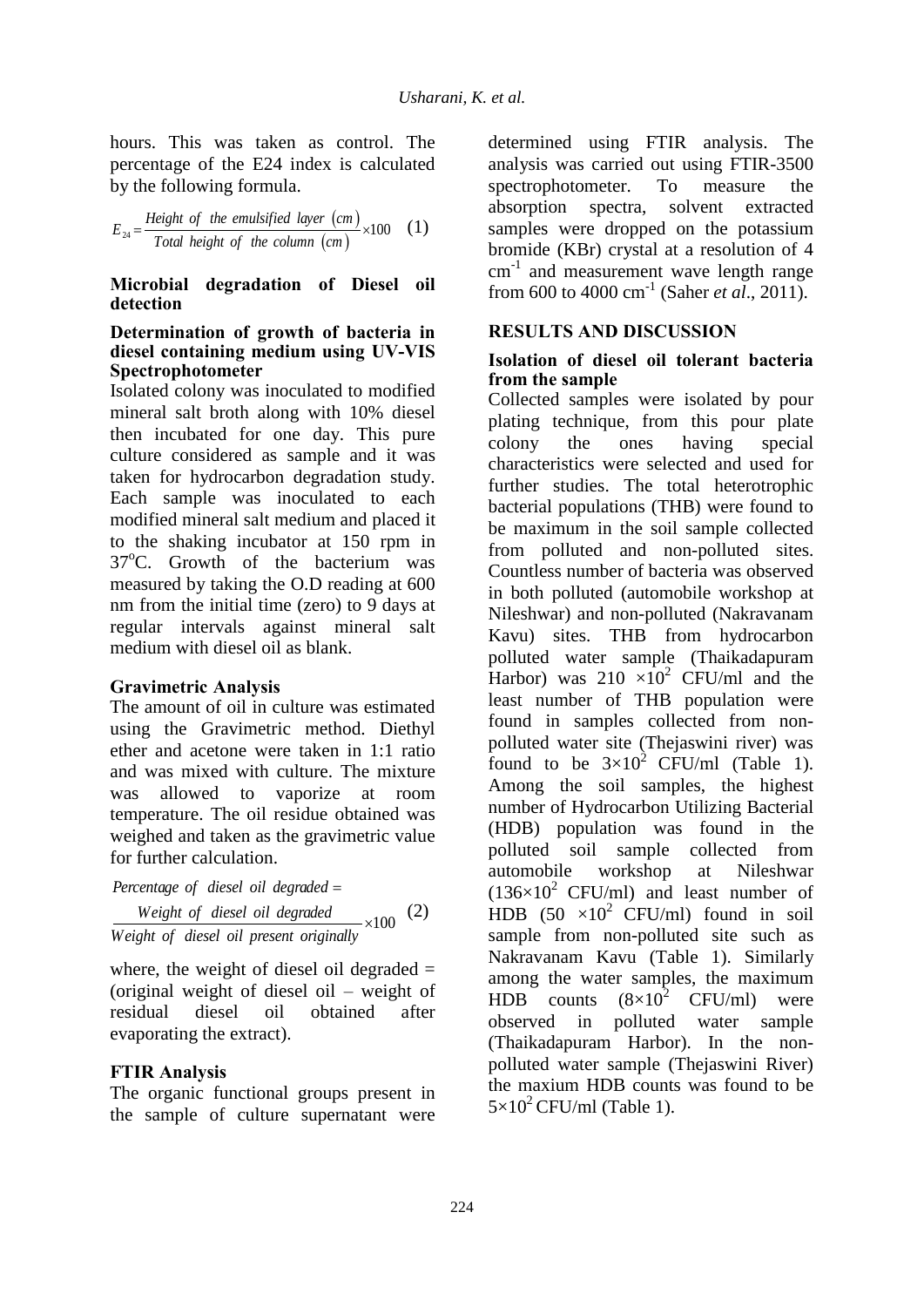| <b>Locations</b>                   | THB $\times 10^2$ CFU/ml<br>(Nutrient Agar Medium) | HDB $x10^2$ CFU/ml<br>(Nutrient Agar Medium) |  |  |
|------------------------------------|----------------------------------------------------|----------------------------------------------|--|--|
| Thejaswini River (NPW)             |                                                    |                                              |  |  |
| Thaikadapuram Harbor (PW)          | 210                                                |                                              |  |  |
| Nakravanam Kavu (NPS)              | Countless                                          | 50                                           |  |  |
| Automobile workshop, Nileswar (PS) | Countless                                          | 136                                          |  |  |

**Table 1. Total heterotrophic bacterial (THB) population and total hydrocarbon degrading bacterial (HDB) population from different locations**

\*THB- Total heterotrophic bacteria; \*HDB-Hydrocarbon Degrading Bacteria;

\*Non polluted water (NPW), Polluted water (PW), Non Polluted soil (NPS), Polluted soil (PS)



**Fig. 1. Hydrocarbon utilizing bacterial population from water samples in nutrient agar medium with diesel and (b) in mineral salts agar medium with diesel**



**Fig. 2. Hydrocarbon degrading bacterial population from soil samples (a) in nutrient agar medium with diesel; (b) in mineral salts agar medium with diesel**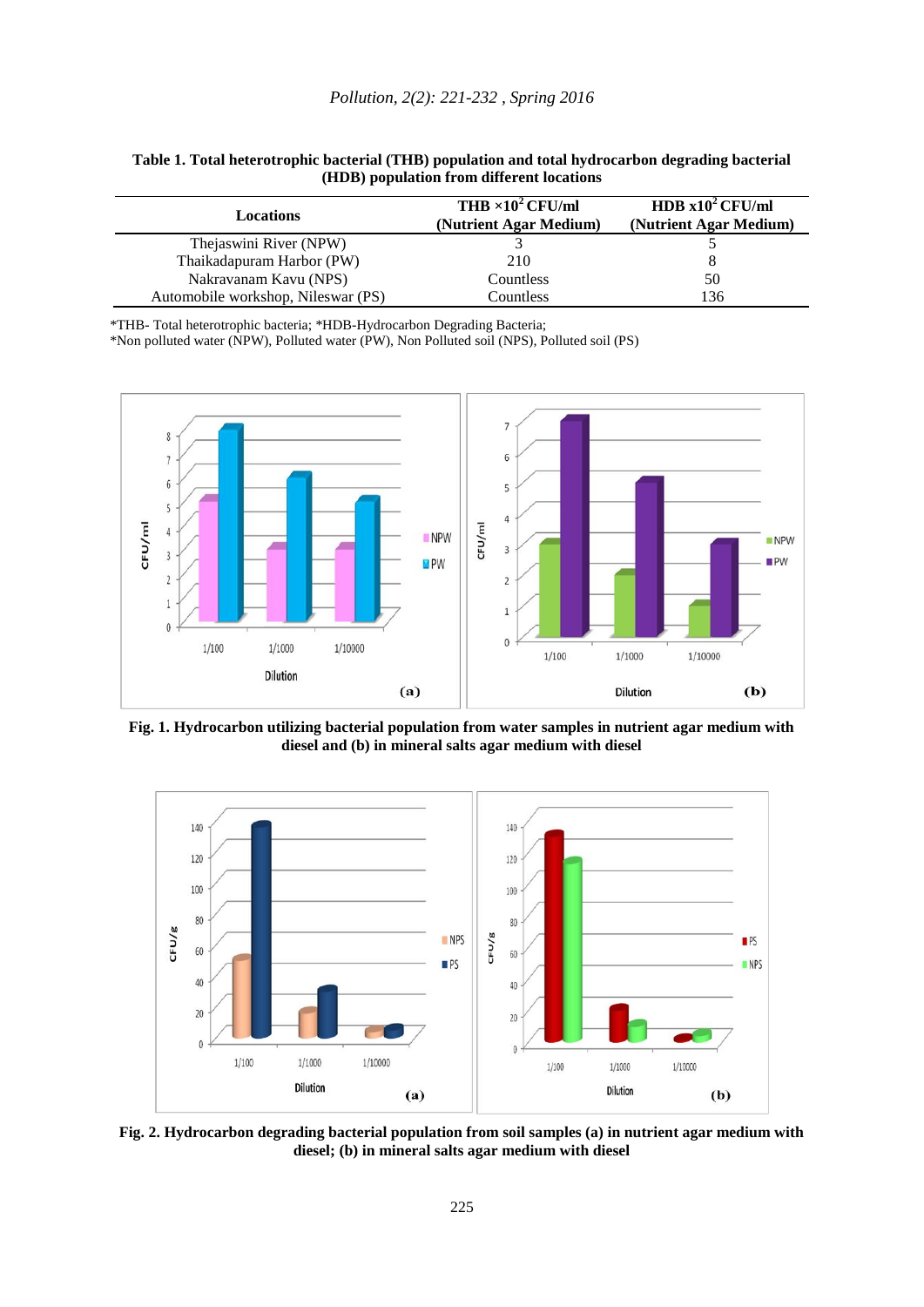From Figure 1, in comparison with the non-polluted water samples, the serial dilution shows higher bacterial population in samples collected from polluted water. The maximum number of hydrocarbon utilizing bacterial population was observed in  $10^{-2}$ dilution in polluted water sample using nutrient agar medium with hydrocarbon (2%). From Figure 2, it can be interpreted that more hydrocarbon utilizing bacterial population were obtained from the soil sample collected from the polluted area than the non-polluted area. The figure can be revealed that the higher number of bacterial population is found in the polluted water sample compared with the non-polluted water sample when they cultured in mineral salt medium abounding with 2% of diesel oil. It showed that highest number of bacterial population observed in  $10^{-2}$  dilution of polluted soil sample compared with the non-polluted soil sample. Similar studies on crude oil was conducted by Mili *et al*. (2009); Sharma and Pant (2001), Rahman *et al*. (2002). The results are comparable showing high occurrence of *Streptomyces, Nocardia* and *Rhodococcus* which were measures of incidence and growth of dominant group of actinomycetes.

### **Selection of Diesel oil utilizing bacteria**

A total of eight bacterial isolates were screened for their growth on diesel containing media from oil contaminated sites. Five strains showed the best growth on nutrient agar plates with diesel up to 10%. When these strains were tested for their growth in Mineral salt medium with diesel up to 10% as sole source of carbon and energy, different levels of growth were observed. Majority of the isolates showed growth up to 10% concentration of the diesel tested. The selected bacterial strain showed rich growth in 10% diesel. So this strain was selected as diesel degrading organism for further study.

### **Morphology and Biochemical Characterization**

The selective bacterial isolate was analyzed taxonomically. The colony morphology of this was abundant, opaque, golden tinch growth and round shape. The organism was found to be Gram positive and round shaped bacterium (Fig. 3). Based on the biochemical characteristics, the selected efficient bacterial species were identified as *Staphylococcus* sp, *Bacillus* sp and *Corynebacterium* sp at generic level (Table 2).

| <b>Biochemical Tests</b>                                | <b>Staphylococcus</b>                    | <b>Results</b><br><b>Bacillus</b>                                                       | Corynebacterium             |
|---------------------------------------------------------|------------------------------------------|-----------------------------------------------------------------------------------------|-----------------------------|
| Colony morphology on diesel<br>01l<br>And nutrient agar | Abundant, opaque,<br>golden tinch growth | Cream, big, flat irregular<br>white colonies; Abundant,<br>opaque, white waxy<br>growth | Grayish, granular<br>growth |
| Gram stain                                              | +, coccus                                | $+$ , rod                                                                               | $+, \text{rod}$             |
| Spore                                                   |                                          | $^{+}$                                                                                  |                             |
| Motility                                                |                                          | $^{+}$                                                                                  |                             |
| Catalase                                                | $^{+}$                                   | $^{+}$                                                                                  | $^+$                        |
| Oxidase                                                 |                                          |                                                                                         |                             |
| Indole                                                  |                                          |                                                                                         |                             |
| <b>MR</b>                                               | $^{+}$                                   | $^+$                                                                                    |                             |
| <b>VP</b>                                               |                                          |                                                                                         |                             |
| Citrate                                                 |                                          |                                                                                         |                             |
| Glucose                                                 | +, Acid production                       | +, Acid production                                                                      | +, Acid production          |
| Lactose                                                 | Acid production                          | +, Acid production                                                                      |                             |
| Sucrose                                                 |                                          | +, Gas production                                                                       |                             |
| Mannitol                                                | Acid production                          |                                                                                         |                             |
| <b>Identified Bacterial Genus</b>                       | Staphylococcus                           | <b>Bacillus</b>                                                                         | Corynebacterium             |

**Table 2. Biochemical characteristics of selective bacterial isolate**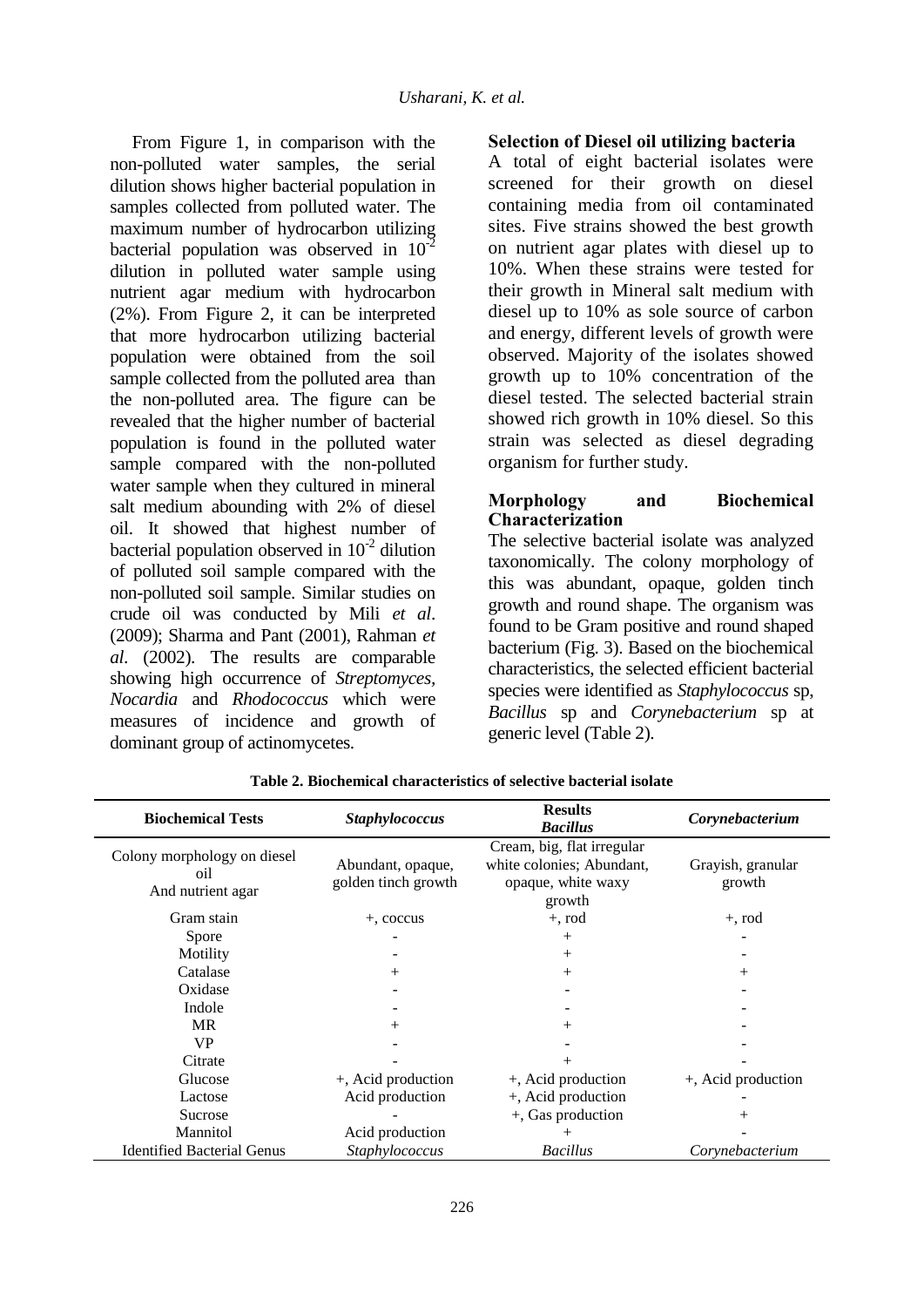

**Fig. 3. Growth of selective bacterial strains (a)** *Staphylococcus* **sp , (b)** *Bacillus sp***, (C)** *Corynebacterium* **sp on Nutrient agar with diesel and gram staining results at 100X**

#### **Screening of Biosurfactant producing isolates**

Various screening methods are showed by the *Staphylococcus* strain; it has the ability to produce biosurfactants. Combination of various methods are required for effective screening of biosurfactants, a single method is not suitable to identify all types of biosurfactants.

#### **Extraction of Biosurfactants**

The experimental extraction of biosurfactants revealed that the *Staphylococcus* strain was observed to be positive (Table 3). The biosurfactants settled as white colored precipitate. Similar method was studied and reported by Vinoth Kumar *et al*. (2014).

| Table 3. Evaluation of biosurfactant activity |  |  |
|-----------------------------------------------|--|--|
|-----------------------------------------------|--|--|

| S.NO           | Method                          | <b>Biosurfactant</b><br><b>Activity</b> |
|----------------|---------------------------------|-----------------------------------------|
|                | Drop collapse<br>method         | $+$ (Positive)                          |
| $\mathfrak{D}$ | Oil spread method               | $+$ (Positive)                          |
| 3              | Extraction of<br>biosurfactants | $+$ (Positive)                          |

#### **Drop Collapse method**

Surface activity of the compounds produced by *Staphylococcus* strain was detected by modified drop collapse method. However, the method is more qualitative than quantitative (Table 3). This isolate achieved collapse in drops in micro well plates. Drop–collapse technique is dependent on the principle at which a drop of a liquid involving a biosurfactant will collapse and spread over the surface of oil. Therefore, achieving collapse in drops was an indicator of biosurfactant production ability of the isolate. Similar methods were studied and reported by Youssef *et al*. (2004) and Chandran *et al*. (2010).

### **Oil Spread method**

The study showed a high surfactant activity when observed in the isolated bacterial strain (*Staphylococcus sp*). Oil spreading assay was shown to be rapid and more sensitive for detection of surface active compounds. *Staphylococcus* strain demonstrated oil displacement activity towards diesel oil. As reported by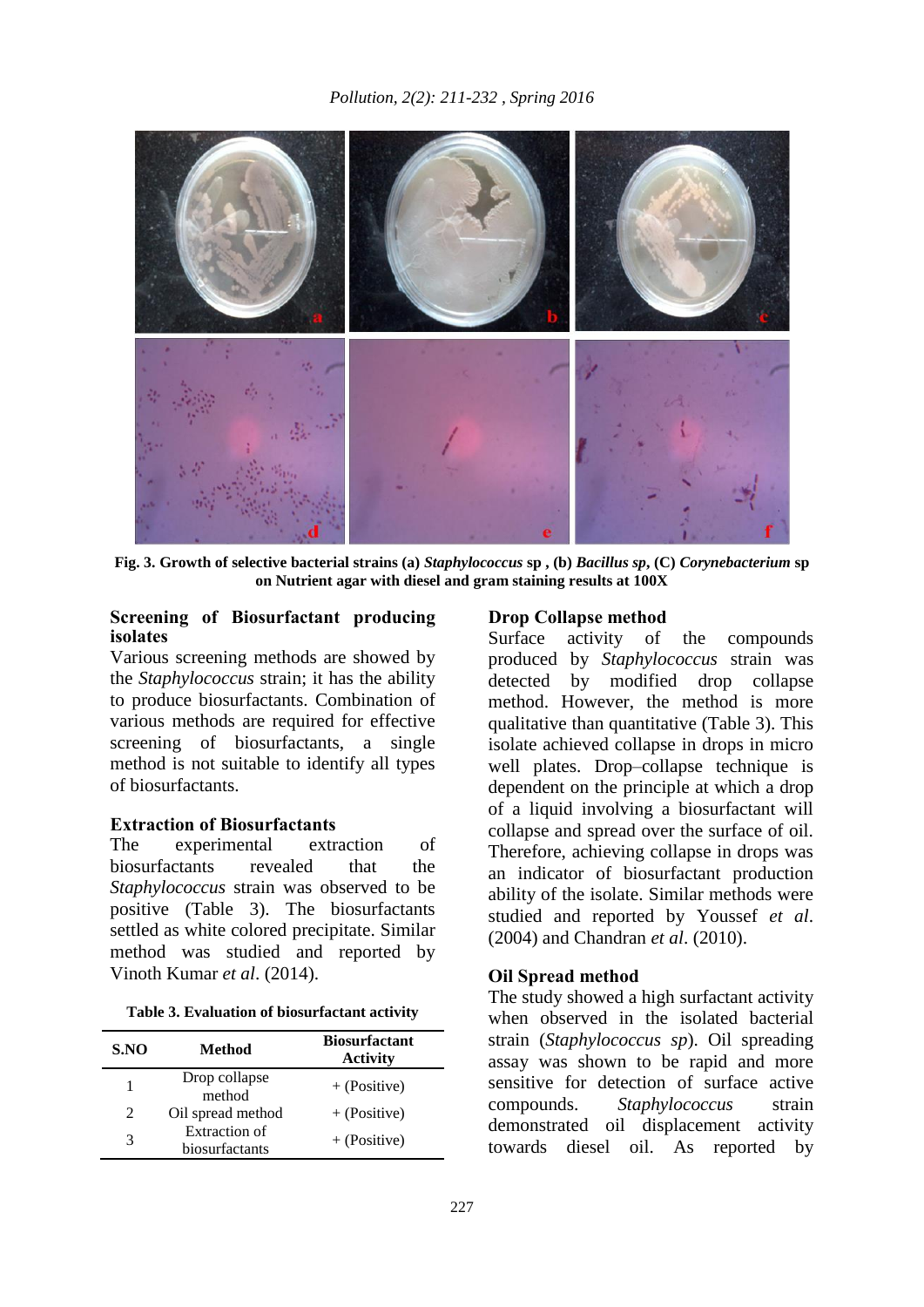Rodrigues *et al*. (2006), higher diameters of cleared zone means more surface activity of the samples. Therefore, higher areas of oil displacement represented higher activities. It was observed that the oil displacement activity of the selected strain showed positive result (Table 3). The increase in biosurfactant activity was also analysed by other researchers (Ranjana *et al*., 2013; Vilma *et al*., 2011).

### **Emulsification Index**

As Obayori *et al*. (2009) stated, release of biosurfactants is a strategy used by microorganisms to affect the uptake of hydrocarbon compounds. Therefore, measurement of emulsification activity  $(E_{24})$  experiment was conducted for all of the bacteria which were successful at drop collapse and oil displacement tests.  $E_{24}$  was calculated using Eq. (1) as mentioned in the section of materials and method. The bacteria with emulsification indices higher than 50 % have been defined as potential biosurfactant producers.  $E_{24}$  (%) of selected, *Staphylococcus* sp strain examined for emulsification capacity, the experiment revealed that *Staphylococcus* sp strain was positive and showed 73%

activity, followed by *Bacillus* sp (70%) and *Corynebacterium* sp (68%) as in Fig. 4. Similar studies were carried out by Rodriguez *et al*. (2012); Ranjana *et al*. (2013).

### **Detection of Diesel oil degradation**

#### **Bacterial growth estimation by using UV-VIS Spectrophotometr**

Figure 5, shows that the growth of *Staphylococcus sp* in mineral salt broth supplemented with 10% diesel was studied by monitoring the optical density for a period of 9 days. An increase in growth rate (1.93-2.97 OD) of *Staphylococcus sp* was observed during the study period, maximum being 2.97 OD on 5th day of incubation, comparing the OD values of other isolates of *Bacillus* sp (1.92 OD) and *Corynebacterium* sp (1.43 OD). The culture reached stationary phase on  $5<sup>th</sup>$  day of incubation. The culture reached decline phase on  $7<sup>th</sup>$  day of incubation (Fig. 5). The growth of these isolates showed the utilization of hydrocarbons in the medium, it indirectly means that it is able to degrade the diesel oil in the medium.



**Fig. 4. Graphical expression of emulsification index (E24-%) and diesel utilization efficiency (D-%) using gravimetric analysis of** *Staphylococcus sp***,** *Bacillus* **sp and** *Corynebacterium* **sp**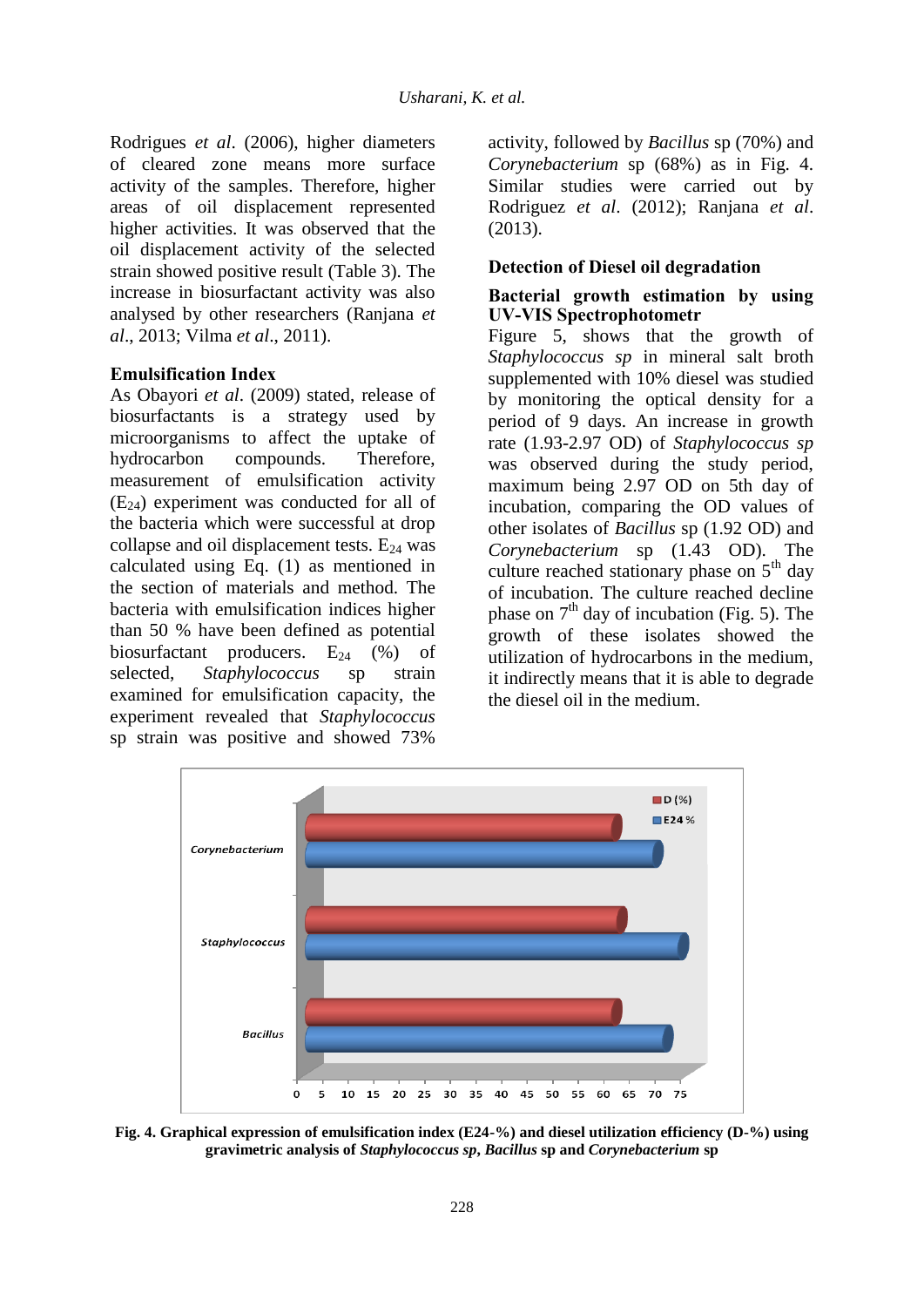

**Fig. 5. Time course of growth for (a)** *Staphylococcus***, (b)** *Bacillus* **and (C)** *Corynebacterium* **sp cultured in mineral salt broth supplemented with 10 % of diesel oil for 9 days**

#### **Gravimetric Analysis**

Gravimetric analysis was used to determine the diesel degradation ability of the individual bacterial strains of *Staphylococcus* sp, *Bacillus* sp and *Corynebacterium* sp. Even though the gravimetric analysis is not as sensitive as GC analysis, it is comparatively helpful method for the preliminary determination. Therefore, the isolated bacteria found out to be successful in previous experiments where subjected to gravimetric analysis of diesel oil degradation. From Fig. 4, the degradation efficiency in terms of gravimetric analysis was observed to be higher in *Staphylococcus* sp (61%) followed by the *Bacillus* sps (60%) and *Corynebacterium* sp (60%). Residual diesel oil amounts in samples were calculated by using Equation (2). Olsen *et al*. (1999) reported 75% for the n-alkane fraction of total extractable petroleum hydrocarbons in diesel oil after 35 days in batch experiments. Lal and Khanas (1996) demonstrated degradation of the n-alkane fraction in the range of 43.18% over 15 days for crude oil from different sources in

studies with pure cultures of *Acinetobacter calcoaceticus* and *Alcaligenes odorans.*

#### **FTIR Analysis**

The nature of biosurfactants as lipopeptide was further confirmed by FTIR analysis (Fig. 6). FTIR spectra showed peaks at  $3238$  cm<sup>-1</sup> for N-H stretching, 2964 and  $2856$  cm<sup>-1</sup> for  $-CH_3$  asymmetric stretching, 2928 cm<sup>-1</sup> for C-H asymmetric stretch of- $CH<sub>2</sub>$ - and  $-CH<sub>3</sub>$  in long alkyl chains, 2373 cm<sup>-1</sup> for O-H stretching, 1749 and 1698 cm<sup>-1</sup> for C=O stretching,  $1662$  cm<sup>-1</sup> for peptide group in molecule, 1569 cm<sup>-1</sup> for C=O stretching vibrations and N–H deformation in amines,  $1268 \text{ cm}^{-1}$  exhibits the C-N stretching in peptide bond (amide III band frequency). The presence of amide bond  $(617 \text{ cm}^{-1})$ , N–H bending of primary amides  $(1658 \text{ cm}^{-1})$  confirms the peptide fraction of the biosurfactant. The nature of the biosurfactant produced by *Staphylococcus* sp was thus implied as a lipopeptide having a double bond in its fatty acid chain (Varadavenkatesan and Murty, 2013).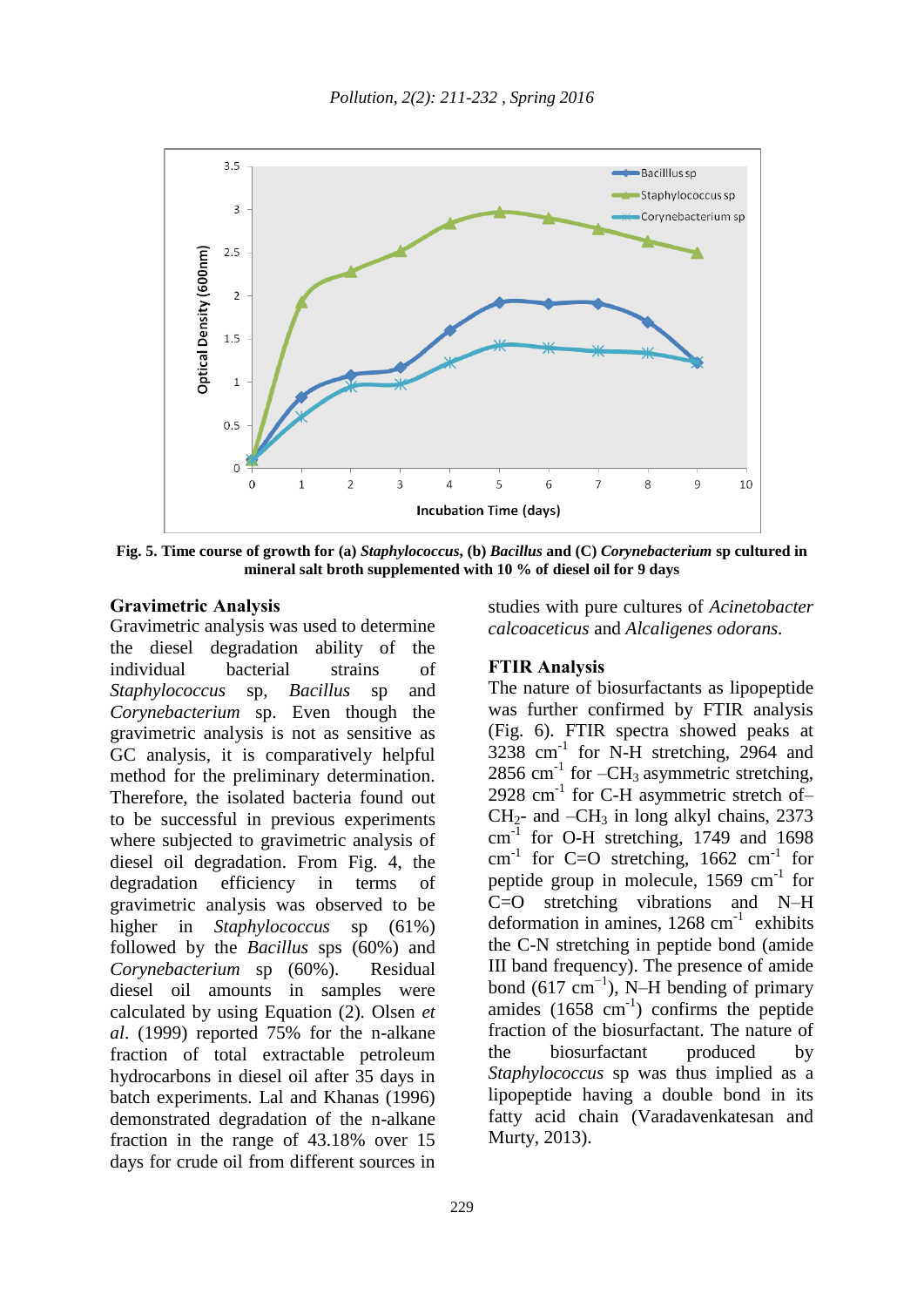*Usharani, K. et al.*



**Fig.6. FTIR profile of diesel oil treated medium by** *Staphylococcus* **sp**

From this study, the samples from hydrocarbon contaminated and noncontaminated areas were collected. Maximum hydrocarbon utilizing organisms were obtained in the sample from automobile workshop. From the collected samples, the isolates of the bacterial strain which shows good growth in the diesel containing medium was selected. Selected organisms are cultured on modified mineral salt media with diesel oil. The selected organism from polluted soil sample shows good growth within 24 hours compared to other isolates. The morphology and biochemical studies were carried out and it was found to be Gram positive cocci and it was identified as *Staphylococcus* sp according Bergys Manual of Determinative Bacteriology.

At an optimum condition of temperature  $(35^{\circ}C)$ , pH  $(7)$  and agitation  $(150$  rpm) after 5 days of treatment period, the optimum growth of *Staphylococcus* sp was found to be 2.97 OD at 600 nm using spectrophotometer. The gravimetric analysis for degradation of diesel oil revealed that, *Staphylococcus* sp showed

61% removal efficiency at higher concentration of diesel oil (10%). The extraction of biosurfactants experiment showed that the isolated bacterial strain was found to be positive. In addition, biosurfactants of the selected isolate was investigated for their diesel utilizing efficiency by drop collapse test and oil displacement activity, which was observed to be positive results. The isolated strain of *Staphylococcus sp* showed the emulsification index value of 73%. The FTIR analysis showed the changes in the organic functional groups of the diesel compound in the bacterial culture treated sample. To reduce the costs of the remediation, and enable more sites to be cleaned, these sustainable methods could be used more often in the future.

### **CONCLUSION**

In conclusion, complex diesel oil is highly difficult to degrade. Among the bacterial isolates, *Staphylococcus* strain was observed to be maximum diesel oil utilizing ability (73% emulsification index) and change in the functional groups of the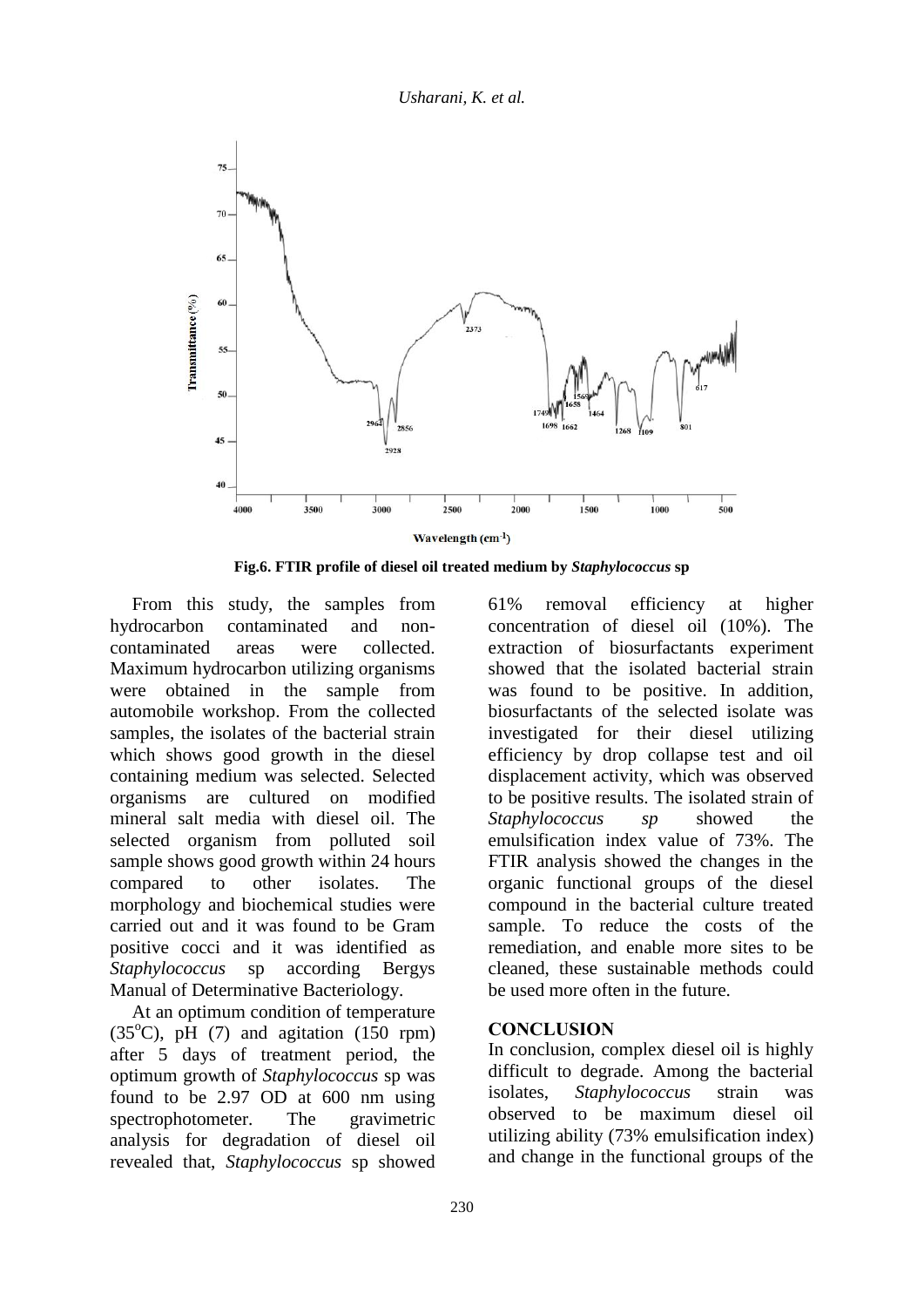compound (FTIR analysis). The strain showed optimal growth at  $37^{\circ}$ C with pH 7. agitation of 150 rpm and time period (5 days). The results showed that the bacterial strain obtained was capable of using the complex diesel oil as a carbon and energy source in different environmental conditions. The strain *Staphylococcus* played a key role in the diesel oil utilization. In general, microorganisms produce biosurfactants to increase their interfacial area for contact to give improved uptake of hydrophobic substrates. *Staphylococcus* sp produce biosurfactants and this improved the breakdown of complex diesel oil. The highest rate of hydrocarbon degradation occurred when the bacterial strain is a biosurfactants producer. The results revealed that the possibility to use these strain for the reduction of complex hydrocarbon in ecosystems where they accumulate and cause pollution problems. The study observed that the potential bacterial strains isolated from hydrocarbon contaminated soil for bioremediation of hydrocarbon polluted area, spills as it suggests effective degradation of various fractions of hydrocarbons at broad range of concentration with respect to time period. Bacterial strains capable of degrading complex hydrocarbons present in the environment have a credible to be used as an effective tool for removing ecotoxic compounds. Furthermore, results indicated that the bacterial strain *Staphylococcus* sp could be potentially used in biodegradation of diesel oil in waste water and had a promising application in bioremediation of hydrocarbon contaminated environments.

#### **ACKNOWLEDGEMENTS**

The author K.Usharani, wishes to thank to the Department of Environmental Science, Central University of Kerala and Bharathiar University, South India.

#### **conflict of interest**

The authors declare that there are no conflicts of interests regarding the publication of this manuscript.

#### **REFERENCES**

Atlas, R.M. (1995). Petroleum Biodegradation and Oil Spill Bioremediation. Marine. Poll. Bull., 31: 178-182.

Chandran, P. and Das, N. (2010). Biosurfactant production and diesel oil degradation by yeast species *Trichosporon asahii* isolated from petroleum hydrocarbon contaminated soil. Int. J. Engg .Sci. Technol., 2(12): 6942-6953.

EPA., (2005). An analysis of diesel air pollution and public health in America. Retrieved from EPA United States Environmental Protection Agency. Accessed on 12.3.2015.

Holt, J.G., Krieg, N.R., Sneath, P.H.A., Staley, J.T. and Williams, S.T. (1994). Bergey's Manual of Determinative Systematic Bacteriology. Lippincott Williams and Wilkins, A Wolters Kluwer Company, Philadelphia.

Lal, B., Khanna, S. (1996). Degradation of crude oil by *Acinetobacterca lcoaceticus* and *Alcaligenes odorans*. J. Appl. Bacteriol., 4: 355-362.

Milic, J.S., Beskoski, V.P., Ilic, M.V., Ali, S.A.M. and Vrvic, M.M. (2009). Bioremediation of soil heavily contaminated with crude oil and its products: compostion of the microbial consortium. J.Serb. Chem. Soc., 74: 455-460.

Olson, J.J., Mills, G.L., Herbert, B.E. and Moris, P.J. (1999). Biodegradation rates of separated diesel components. Environ. Tox. Chem., 18: 2448-2453.

Priya., Sonawani, R., Manjusha and Kulkarni, M. (2014). Bioremediation of soil contaminated with petroleum oil by using *Actinomycetes* and *Bacillus*  species. Int. J. Pharm. Res. Dev., 6(10):48-52.

Rahman, K.S., Rahman, T., Lakshmanaperumalsamy, P. and Banat, I.M. (2002). Occurrence of crude oil degrading bacteria in gasoline and diesel station soils. J. Basic. Microbiol., 42: 284-291.

Ranjana Julias Thilakar and Jeya Rathi, J. (2013). Bioremediation of diesel contaminated soil by oil degrading bacteria (*Pseudomonas* sp) using biostimulation method, J. Microbiol. Biotechnol. Res., 3(5): 18-26.

Rodrigues, L.R., Teixeira, J.A., Van der Mei, H.C. and Oliveira, R. (2006). Physiochemical and functional characterization of a biosurfactant produced by *Lactococcus lactis* 53. Colloid. Surface. B., 49(1): 79 - 86.